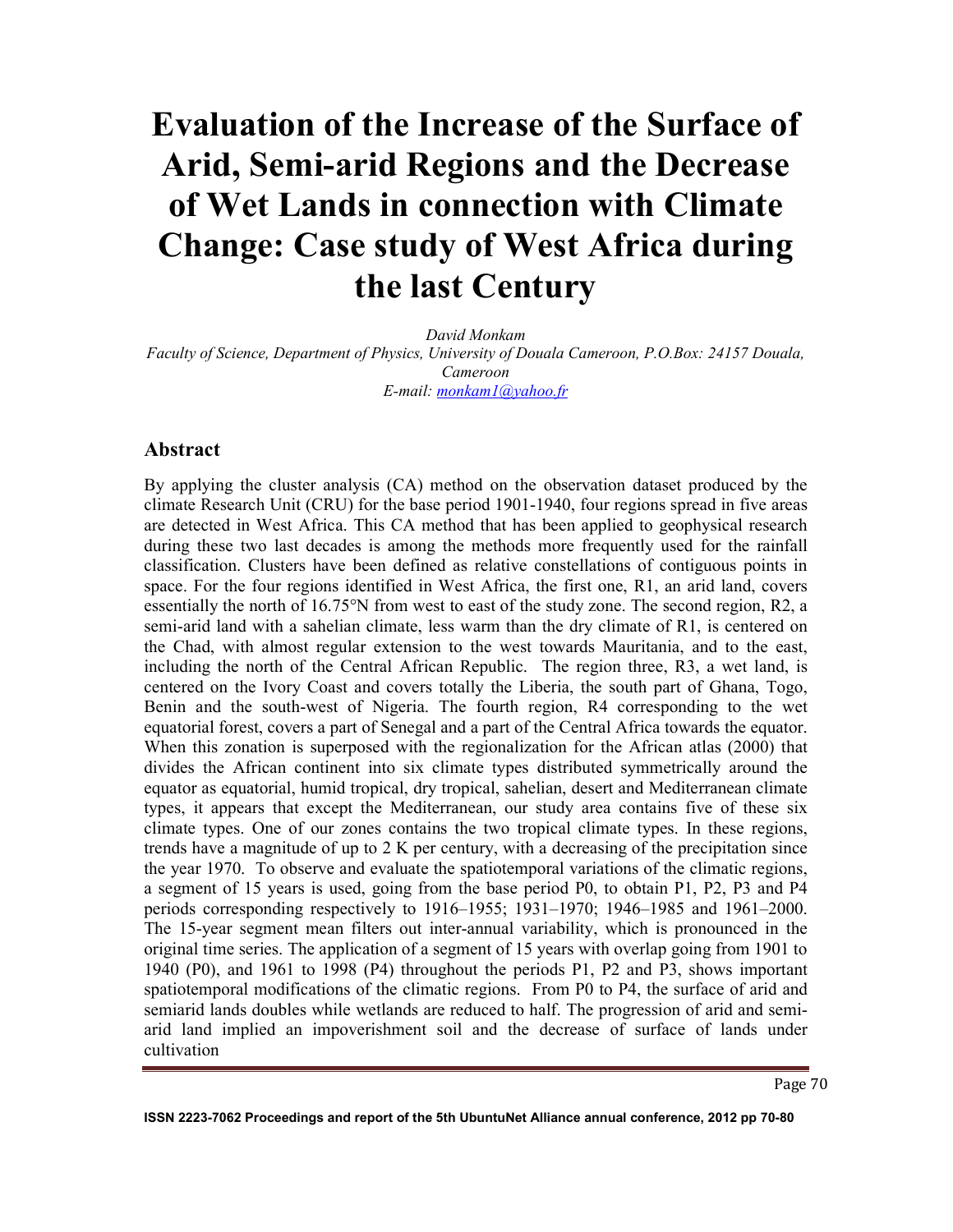## **Keys words**

Cluster analysis, Climatic zonation, Surface of climatic zone, Segment, Climatic change.

# **1. Introduction**

Climatic changes at the local/regional scale are probably among the most important issues within the global change debate. These changes generally occur on rainfall and temperature as the recent severe prolonged drought south of the Sahara, in the Sahel , with the maximum in 1972 – 1973 and 1982 – 1984 (Nicholson et al ., 2000). As a consequence of the drought, understanding the interannual variability of rainfall in the Sahel has been a subject of a large number of studies during the last 20 years (i.e. Fontaine and Janicot, 1992; Janicot, 1992; Ward et al ., 1999; Nicholson et al., 2008). In some of these papers, rainfall data were used to determine the climatic zones. Janicot (1992) performed regionalization of annual and monthly rainfall fields for the period 1948 – 1978 and identified four coherent regions in West Africa. Ward et al . (1999) and Nicholson et al . (2000) have analyzed climatic zonation of West Africa using different approaches. Giorgi and Francisco (2000) investigated the climatic zonation of the globe. They have divided all land areas in the world (except for the Antarctica) into 21 regions. Three of these regions entirely cover West Africa.

However, all these works did not show the spatial variation of the climatic zones identified. Therefore, we propose to revisit the climatic zonation over West and Central Africa and try to make our contribution on how the spatial variation of the climatic zones could contribute to a better illustration and understanding of climatic changes and how to evaluate the evolution the surface of the climatic zones identified in this part of the African continent.

The main objective of this work is to detect climatic zones and to study their spatial variability during the 20th century. Thus, in the next section, we describe the data and the methods used. In the third section, we present the results of zonation, trends and spatial variability of the zones.

# **2. Data and methods**

## **2.1 Data**

We use the observation dataset produced by the Climatic Research Unit (CRU) of the University of East Anglia, and described by New et al. (1999, 2000) in some details. The CRU dataset includes a number of variables: surface air temperature and diurnal temperature range, precipitation, surface vapour pressure, cloud cover, wet-day frequency and ground frost frequency. For this study we use monthly surface air temperature and precipitation gridded on a regular latitude- longitude 0.5° global grid for the period of 1901 to 2000. Only land areas are included in the dataset. New et al. (1999, 2000) provided estimates of the uncertainty associated with this climatology using both an internal cross-validation procedure and a comparison with other available observed climatologies. They concluded that uncertainties in observed climatic averages for multi-decadal periods are of the order of 0.5 to 1.3 K for temperature and up to 10-25% for precipitation, and are largest over regions characterized by poor station coverage and high spatial variability, which was the case for the African continent.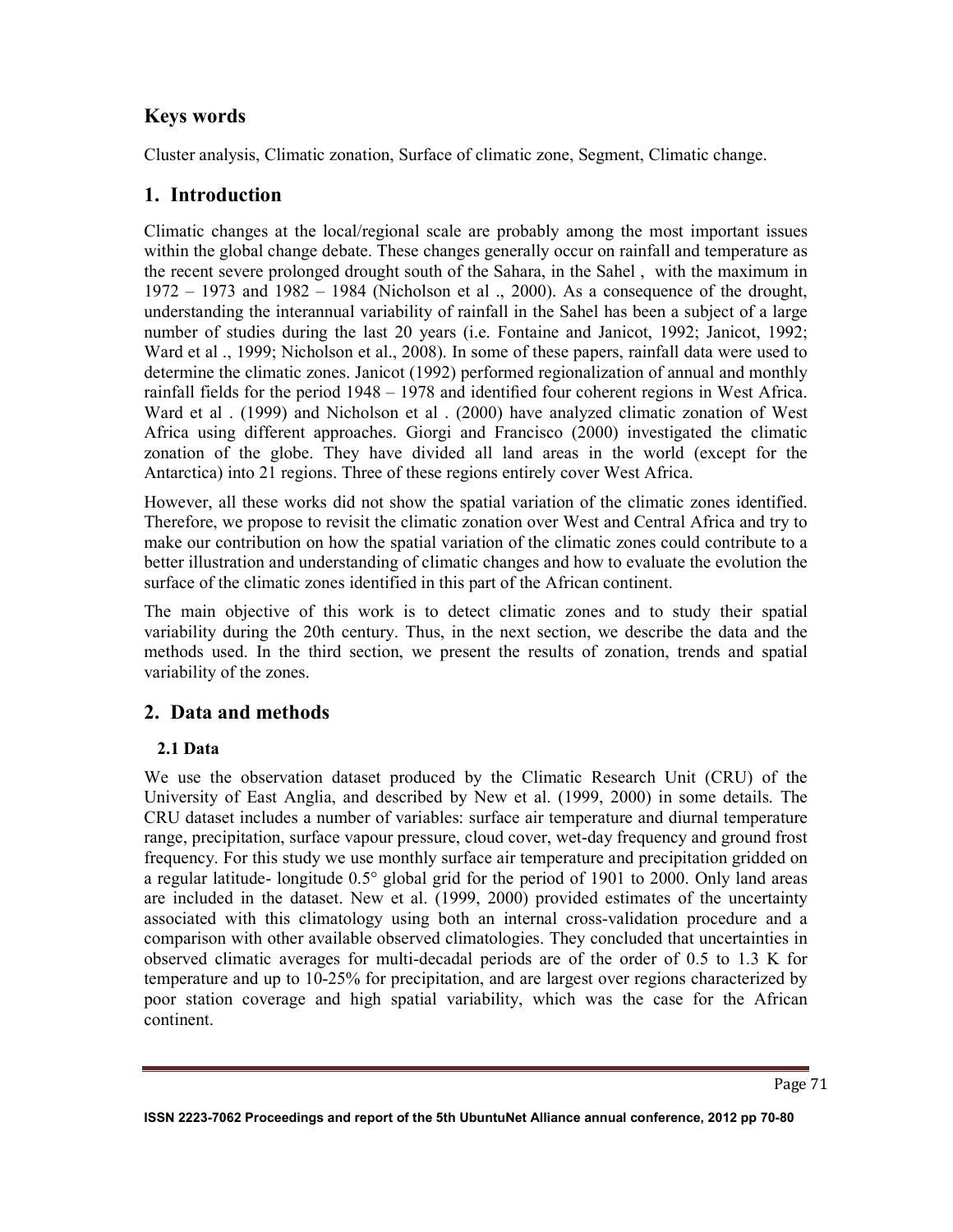Moreover the uncertainty and variability for earlier periods of the century may be amplified by the even lower number of available stations. However, broad regional averaging tends to generally reduce the uncertainties associated with individual stations or periods. Therefore to reduce the uncertainties, we passed from a  $0.5^{\circ}$  x  $0.5^{\circ}$  grid of CRU to a  $2.5^{\circ}$  x  $2.5^{\circ}$  grid of ECMWF or NCEP/NCAR by averaging the values on the CRU grid (fig1). We adopted the ECMWF or the NCEP/NCAR grid. So a value in the ECMWF or NCEP/NCAR grid is a mean of 25 values of the CRU data.



**Figure 1**: The passage from a  $0.5^\circ \times 0.5^\circ$  grid of CRU (in black) to a  $2.5^\circ \times 2.5^\circ$  grid of ECMWF or NCEP/NCAR (in red) by averaging the values on the CRU grid. The value of the grid point of ECMWF or NCEP/CAR system in the centre (in red) is a mean of 25 values of the grid points of CRU around (in black).

## **2.2 Methods**

The Cluster Analysis (CA) is used to determine the climatic zones in West Africa. CA has been applied to geophysical research during these two last decades (Gong and Richman, 1995). It is among the methods more frequently used for the rainfall classification (Champeaux and Tamburini, 1994). Clusters have been defined as relative constellations of contiguous points in space (Punj and Stewart, 1983). Hierarchical algorithm performs the classification in five basic steps: (1) the chosen distance measured between entities is calculated; (2) the two closet entities are merged or split to form new clusters based on a defined criterion; (3) the distance between all entities is recalculated; (4) steps 2 and 3 are repeated until all entities are merged into one cluster (agglomerative); (5) a threshold is applied to the dendrogram, the deduction of different clusters.

Ward's method is one of the most used clustering methodologies. An earlier work done by Blashfield (1976) compared complete link-age, average linkage and Ward's method. He found that the last method groupings differ widely since it was designed to generate in such a way that mergers at each stage were chosen so as to minimize the within-group sum of squares. In the present work, the CA is used to determine rainfall regions on the base period 1901 – 1940 (P0).

To observe the spatiotemporal variations of the climatic regions, a segment of 15 years is used, going from this base period P0, to obtain P1, P2, P3 and P4 periods corresponding respectively to 1916 – 1955; 1931 – 1970; 1946 – 1985 and 1961 – 2000. The 15-year segment mean filters out interannual variability, which is pronounced in the original time series (Von Storch and Zwiers, 1999).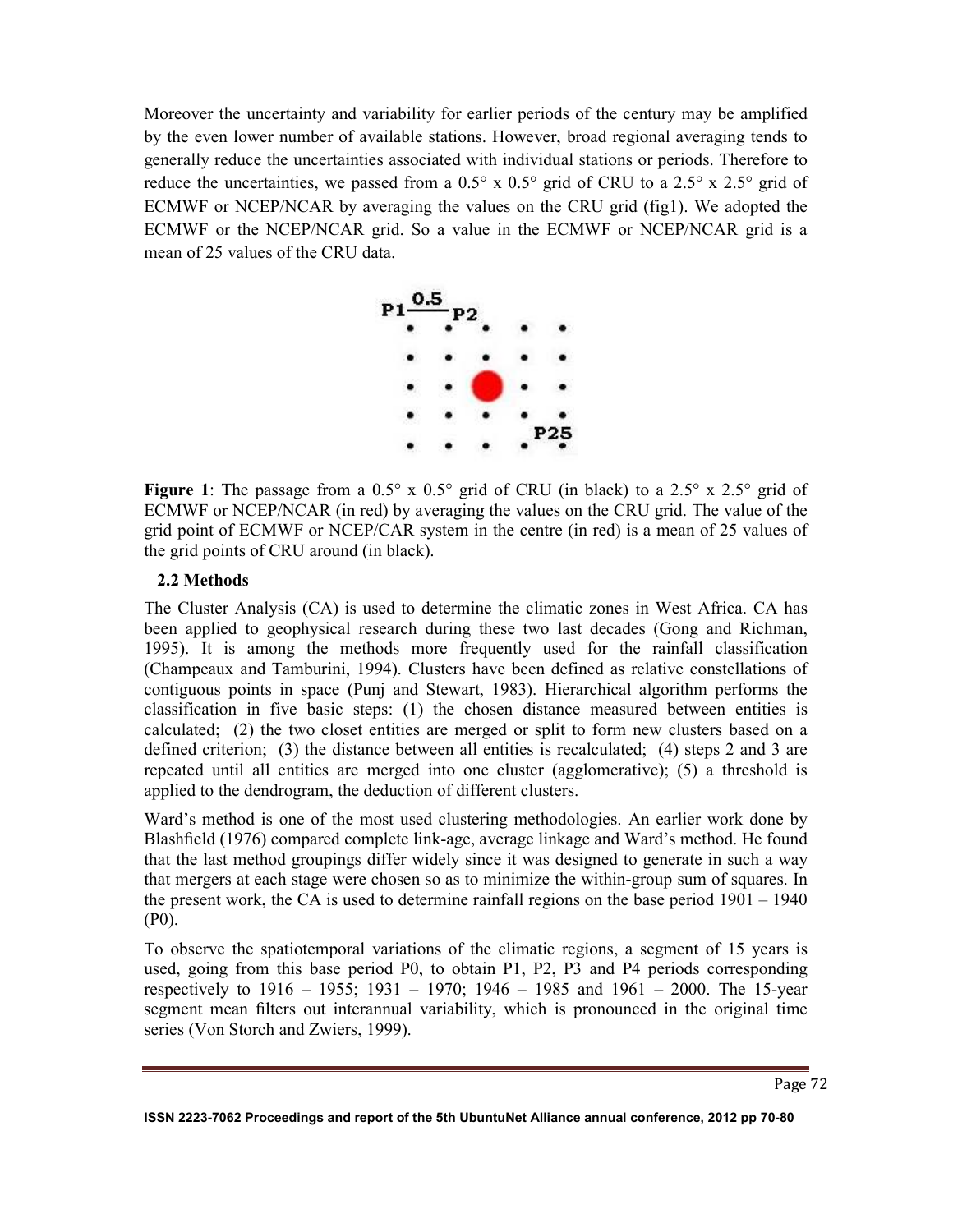The standard least square method, as described by Edwards (1984), is used to calculate linear trends for each variable and region for the whole 100-year period. Finally, statistical significance throughout the work is assessed using a two-tailed t -test at the 99% confidence level.

## **3. Results**

## **3.1 Climatic zones**

Figure 2 displays four regions on five areas obtained by applying the CA method on the July, August and September (JAS) rainfall anomalies of the base period. As the rainfall data are very erratic, the JAS months were chosen because they correspond to the rainy season in the studied area and the rainfall data are more regular.



**Figure 2:** Climatic zones for the base period 1901 – 1940.

The first region (GI) occupies mainly the Sahara, north of 15 ∘N. The second region (GII) is centered on the Chad, with almost regular extension to the west towards Mauritania, and to the east, including the north of the Central African Republic. The third region (GIII) is centered on the Ivory Coast and covers one part of Nigeria. The fourth region (GIV) contains two areas geographically different: the first one is centered on the Senegal; the second area entirely covers Central Africa.

For the fourth region (GIV) containing two areas geographically different with the first one centered on the Senegal and the second covering entirely the Central Africa, we can note that similar results, where the analysis put two areas in the same cluster, were also obtained by Penlap et al (2004) when they analyzed possible changes in precipitation in Cameroon.

This can be due to the topography of the region that could create a local circulation generating a particular climate type in a limited area. Janicot (1992) considered the period 1948 – 1978 and using another method also found four regions. Three of the four zones are very similar to GII, GIII and GIV described above (Figure 1). This author did not extend his study area north of 20◦N, over the Sahara corresponding to GI here.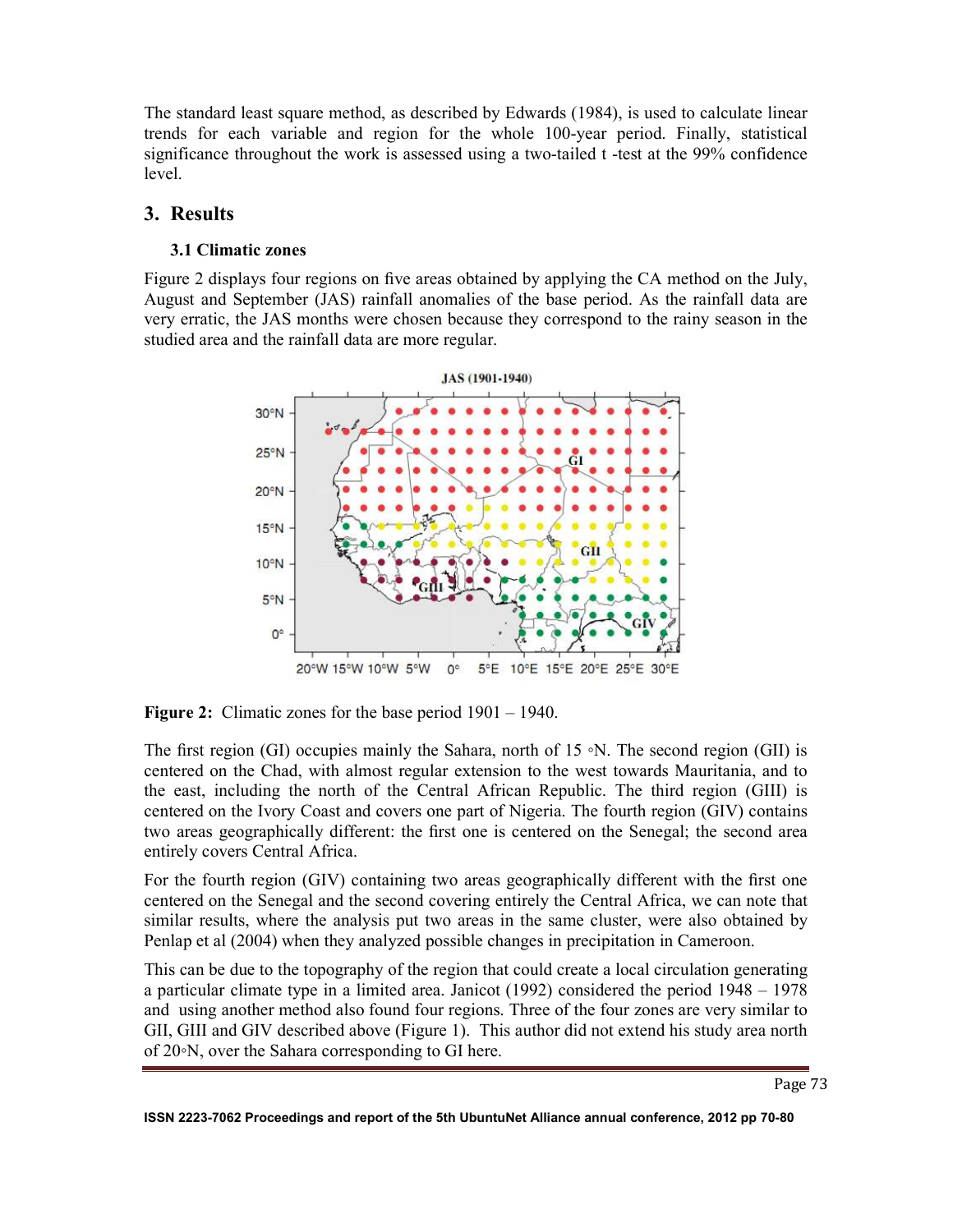The comparison of our results with the works of Giorgi (2002) also shows good similarities. Meanwhile, it would be better to superpose our zonation and the regionalization for the African atlas (2000). In this atlas, the African continent is divided into six climate types distributed symmetrically around the equator as equatorial, humid tropical, dry tropical, sahelian, desert and mediterranean climate types. Except the mediterranean, our study area contains five of these six climate types. One of our zones contains the two tropical climate types.

It is, thus, very interesting to obtain the same result for the zonation compared to previous works mentioned above, and to have very good correspondences between our climatic zones and the climate types in West Africa. However, the main objective of this work is not necessarily the improvement of climatic zonation in West Africa, but to examine the spatial variation of the climatic zones through the relevant time, as a result of climatic changes. Thus, in the following sections, we will analyze the trends in each region and we will also apply the CA method on the four periods, 1916 – 1955 (P1), 1931 – 1970 (P2), 1946 – 1985  $(P3)$  and  $1961 - 2000 (P4)$  obtained from the base period P0  $(1901 - 1940)$  by the application of a segment of 15 years, to study the spatiotemporal variability of these regions during the last century. For example P1 is obtained from P0 as follow:  $P0[1901 - 1940] == \ge$  $P1[1901+15-1940+15] = [1916-1955].$ 

#### **3.2 Trend analyses**

For trend analyses, we computed the N-year running averages. N-year running averages are calculated from the individual anomalies. In particular, results for  $N = 5$ , 9 and 29 years are presented as representative of multi-year to multi-decadal periods ( $\overline{X_N}$ ). The running average  $\overline{X}_{N}$  at the year i is defined as:

$$
\overline{X_{N}}(i) = \frac{1}{N} \sum_{j=i-\frac{(N-1)}{2}}^{j-i+\frac{(N-1)}{2}} x_{j}
$$

The N-year running averages filter out low scales variability from the data series. For example, 5-year running mean filters out interannual variability, which is pronounced in the original time series (Giorgi and Francisco, 2000). The anomalies are calculated with respect to the 100-year average rather than the trend line in order to show trends throughout the century.

Figure 3 presents the time series of 5-year-running average observations of temperature and rainfall anomalies over the four regions during the last century. The period 1901–2000 can be divided into four subperiods: 1901–1938, 1938–1945, 1945–1976 and 1976–2000, corresponding to positive, negative, constant and positive anomalies, respectively.

The rainfall graph shows that the region GI (Sahara) does not vary enough, whereas the other regions, and particularly the equatorial (GIV) present fluctuations during the last century where the precipitations have decreased and the temperatures increased since the 1970s.

The linear trend values for the yearly average regional temperature and precipitation were computed for the four regions. The results exhibit warming trends in the range of  $0.5 - 2K$  per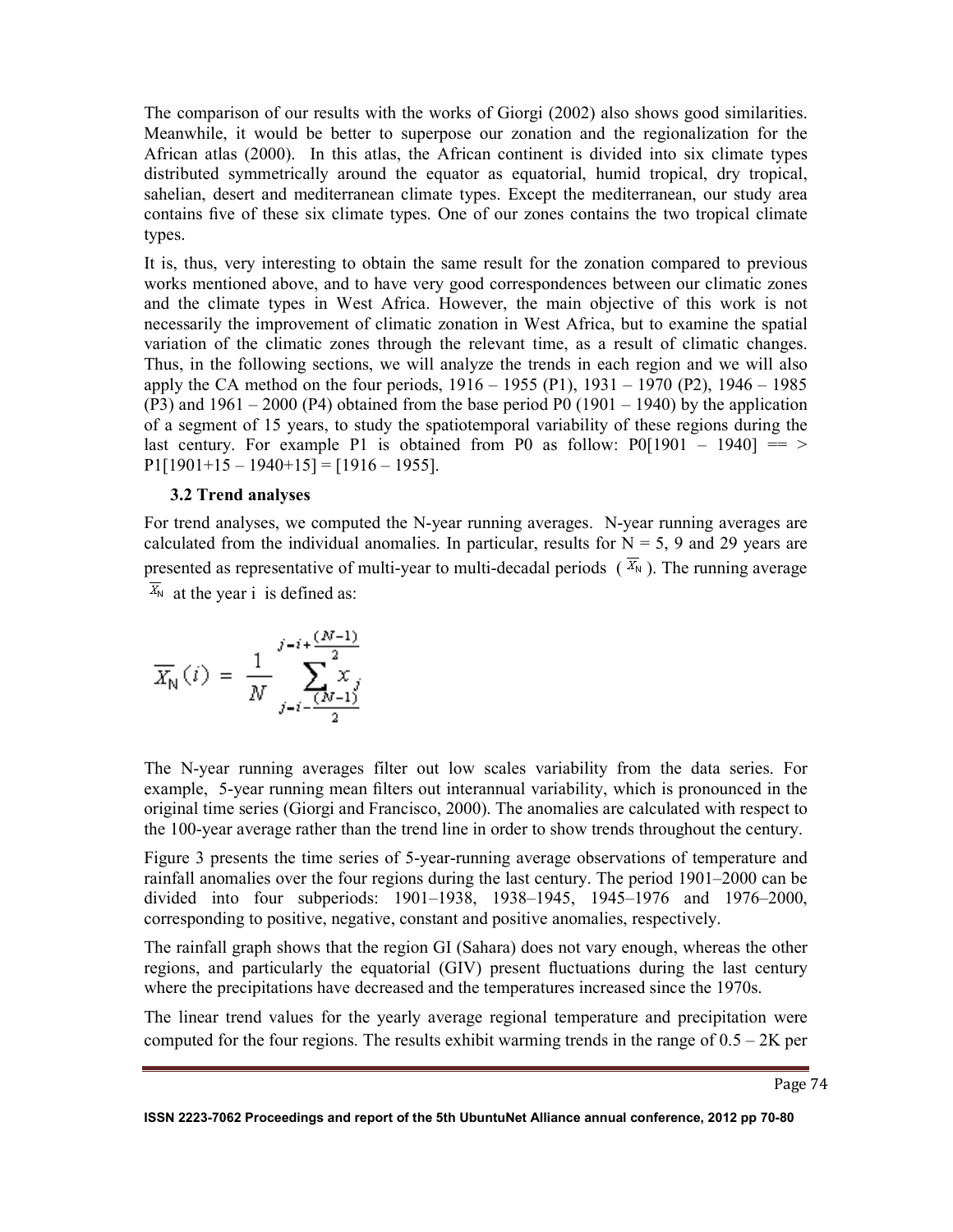century. We also found periods of warming in the first  $3 - 4$  decades and the last  $2 - 3$ decades, separated by cooling in the inter-mediate decades. Hence, the temperature trends are characterized by pronounced interdecadal variability with the first  $3 - 4$  and the last  $2 - 3$ decades of the century being the primary contributors to the average warming trends in many cases where the trend is significant. This result is generally consistent with the observed trend in global temperature (Jones et al., 1999; Giorgi, 2002). All these annual trends are statistically significant at the 99% confidence level. The largest temperature trends are observed over the wet-land (GIV). This could be linked to the deforestation. The precipitation trends are less significant than the temperature, with only 25% of the trends being statistically significant at the 99% confidence level. Statistically significant positive trends are found in the zone GI. In the other zones, the precipitation trends can be associated with African monsoon circulation.



**ISSN 2223-7062 Proceedings and report of the 5th UbuntuNet Alliance annual conference, 2012 pp 70-80**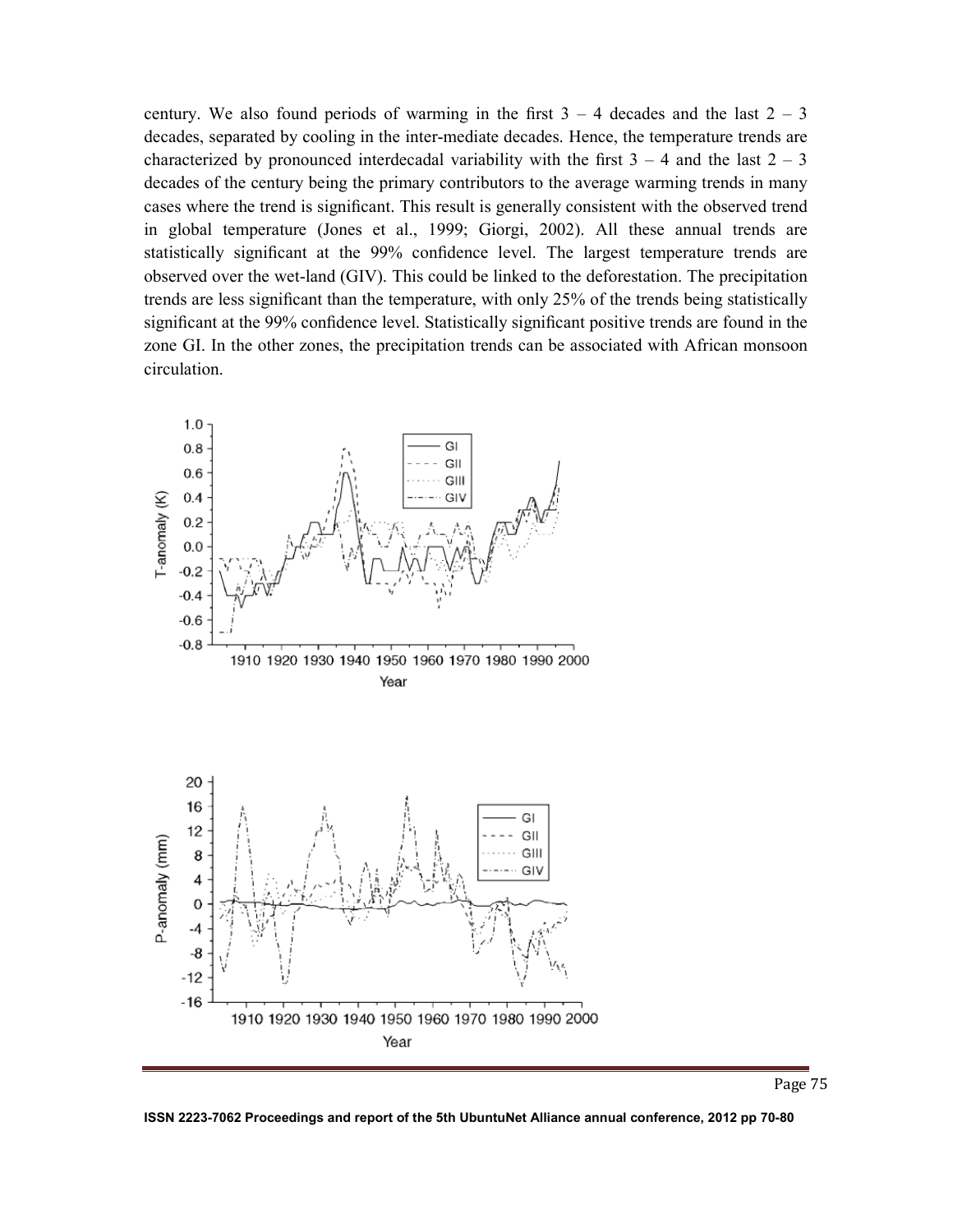**Figure 3:** Time series of 5-year-running average of the yearly average temperature ( T, at the Top) and precipitation (P, at the bottom) anomalies

## **3.3 Spatial variability of t he climatic zones during the last century**

The spatiotemporal evolution of the regions is clearly visible in Figure 4, presenting the zones for the periods P1, P2, P3 and P4. On a time scale of 15 years, the modifications of rainfall regions between the base period and P1 (1916 – 1955) appear in Figure 4(a). There are 4 regions distributed in 5 areas: region GI which overlaps North Africa up to 17.5 ◦N has been shifted 2.5◦ to the north. Region GII grows at the detriment of GI and GIV. GIII has a few extensions through Senegal. GIV disappears from Senegal in favour of GII and GIII.

Between P1 and P2 (1931 – 1970), GI is unchanged and GII continues to grow. It extends to the Ethiopian coast, whereas GIII is shrinking continuously in favour of GII and GIV. This last region occupies two areas with the first one between the east of Guinea Bissau and west of Nigeria. The second space covers the Central African Republic and the south of Sudan.

During P3 (1946 – 1975), GI keeps the same configuration as the base period, with  $2.5\degree$ growing towards the south, thus occupying the north of Sudan, all of Libya and one wide part of Chad, Niger and Mali. This growing of GI leads to a shrinking of GII. GIII grows towards Central Africa by covering the northwest of Congo and a wide part of Nigeria and southern Cameroon. GIV has still changed its configuration and covers the south part of 10◦N, between 5◦E and 30◦E. P4 (1961 – 2000) is characterized by predominance of GI and GII. GI moves south of 15 ∘N and GII occupies the major part south of this latitude. GIII is restricted around the Ivory Coast and GIV is confined to the Gulf of Guinea.



**ISSN 2223-7062 Proceedings and report of the 5th UbuntuNet Alliance annual conference, 2012 pp 70-80**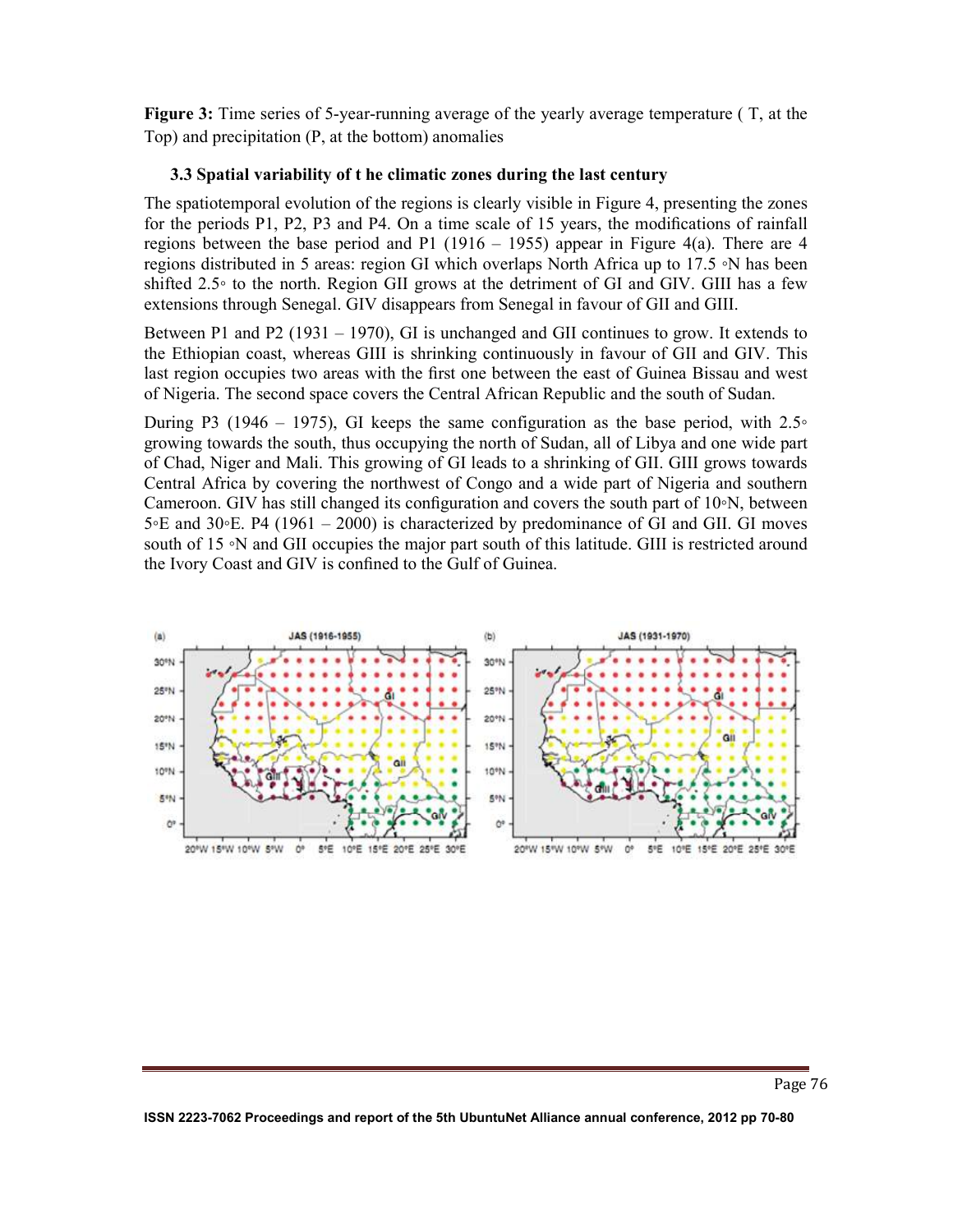

**Figure 4** : Climatic zones variation of JAS season during 1901 – 2000. The basic state P0 is identical as the figure 2 and one can note the extension of GII during the last century, from P0.

The Sehelian zone which is a semi-arid region (GII) grows continuously from P1 to P4 where it is maximum. The wetlands GIII and GIV are rather minimum in P4. Compared to the base period P0 (fig .2), finally, the last 40 years of the 20th century, West Africa is characterized by two mean climatic zones: the desert (GI) and the Sahelian (GII). To confirm these results, we computed the surfaces of the climatic zones for the four periods.

## **3.4 Computation of the Surfaces of the Climatic Zones from P0 to P4**

For the computation of the surfaces, as we have considered the ECMWF and NCEP/NCAR systems, each gird point is a square of 2.5°. The results of the computation of the surfaces of the climatic regions are shown in Table I. On this table, there appears for each region and period the surface and the mean rainfall per unit area (MRUA).

To obtain the MRUA in a zone, the mean rainfall is computed at each grid point for a given period. Next, the sum is computed for all the grid points of the zone and the result is then divided by the surface of the zone.

In general, the surfaces of region GIII and GIV decrease during the century. On the contrary, the surfaces of GI and GII increase. In the base period, GI and GII occupy about 11.94 106 km2 (i.e.  $8.32 + 3.62$  in Table I). This corresponds to 71.11% of the total study area. GIII and GIV, about 4.85 106 km2  $(1.69 + 3.16)$  occupy only 28.89%. At the end of the century, GI and GII occupy about 14.48 106 km2 ( $8.78 + 5.70$ ), while GIII and GIV cover only 2.31 106 km2 ( $0.92 + 1.39$ ). Hence, the percentage of GI and GII is now 86.24%, whereas that of GIII and GIV is 13.76%. The time variation of MRUA is very weak in GI and its fluctuations are also weak during the century in agreement with the trend of the precipitation (Figure 3(b)). In GII, this quantity slightly increases during the century and decreases in GIII and GIV.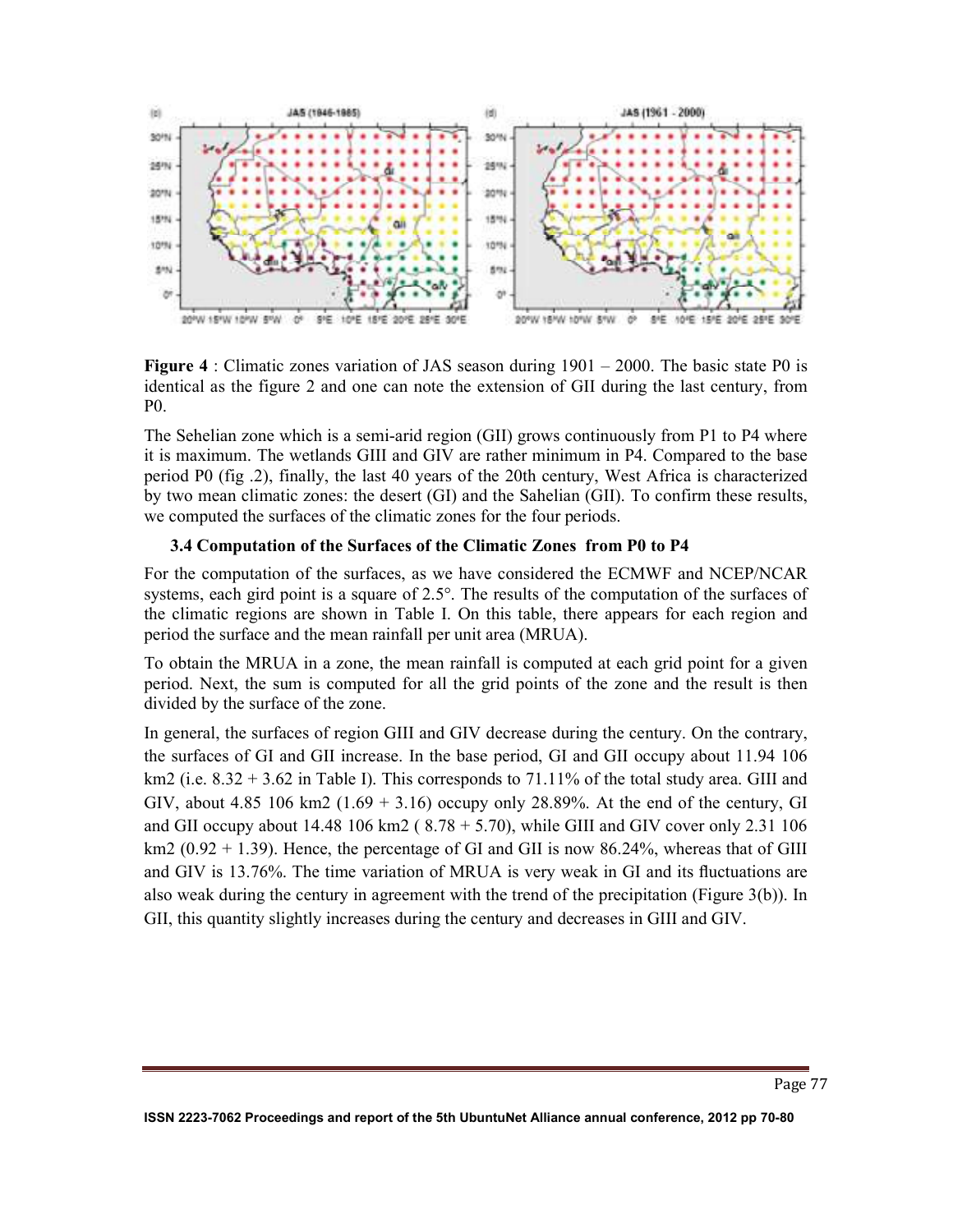| Regions | 1901-1940 |             | 1916-1955 |       | 1931-1970 |             | 1946-1985 |             | 1961-2000 |             |
|---------|-----------|-------------|-----------|-------|-----------|-------------|-----------|-------------|-----------|-------------|
|         | Surf.     | <b>MRUA</b> | Surf      | MRUA  | Surf      | <b>MRUA</b> | Surf      | <b>MRUA</b> | Surf      | <b>MRUA</b> |
| Ğ       | ê X2      | 6.70        | 6.62      | 024   | 63.       | 0.22        | 324       | 073         | 478       | 087         |
| G.      | 162.      | (559)       | 578       | 162   | 570       | 109         | 408       | 757         | 570       | 15.72       |
| G.      | 49        | 30.1        | 100       | 18.02 | 驡         | 27.39       | 91        | 2741        | 091       | 2009        |
| Ġγ      | 316       | 5.          | $-2.39$   | 2.65  | 170       | 793         | 254       | 344         | 39.       | 2411        |

Table I. Evolution for 15-year segment of the region surface (Surf) in 10<sup>6</sup> km<sup>2</sup> and the mean rainfall per unit area (MRUA) in mm/km2 over West Africa during the twentieth century

## **4. Discussion**

For the four regions, the downward trends began in the late 1960s. The region GII which corresponds to the semiarid land, is the main area of squall line occurrence during northern summer. It is located slightly north of 10 ∘N. The region GIII is located between 10∘N and the Guinea coast. It is the region of monsoon rainfall during northern summer. This latitude of 10◦N boundary between region GII and GIII was also noted by Nicholson et al . (2000) and Janicot (1992).

The last author analyzed the Sahelian rainfall for the period 1948 – 1978. He found that the intertropical convergence zone (ITCZ) mean position was southern (10◦N) than the normal in summer. Divergent meridional circulation (Hadley cells) extending into the mid-latitudes and divergent zonal circulation (Walker cells) within low latitudes form the main part of the tropical atmospheric circulation. The interannual variability of this divergent circulation is responsible of the West Africa rainfall variability, and was examined by Fontaine and Janicot (1992).

The progression of the region GII during the period, P4, can be explained by the southern position of the ITCZ that could be linked to a less vertical continuity of Hadley and Walker cells over Sahel during the dry period 1968 – 1975 as was mentioned by Janicot (1992). The application of a segment of 15 years with overlap going from the base period 1901 – 1940 (P0) to 1961 – 2000 (P4) throughout the periods 1916 – 1955 (P1), 1931 – 1970 (P2) and 1946 – 1985 (P3), shows that the spatiotemporal modifications of rainfall regions are more marked south of 15◦N. For the region GI, the surface during P4 is greater than in P0. In P4, the surface of region GII centered on the Chad, and including a large part of the semiarid land, is about double of P0, while that of GIII and GIV covering the West African coast and the wetland, respectively, are around half of P0. An analysis of observed temperature and precipitation variability and trends throughout the twentieth century over these four regions shows that the trends have a magnitude of up to 1.5K per century with a decrease in the precipitation since the 1970s.

# **5. Conclusion**

Finally, the spatiotemporal evolution of the zones has been shown through the extension of severe climate zones (Sahara and Sahelian zones) and the reduction of wet climate zones ( coastal and Equatorial zones). The precipitation decrease was associated with the temperature increase mainly after the 1970s. Particularly, the region GI which corresponds to the desert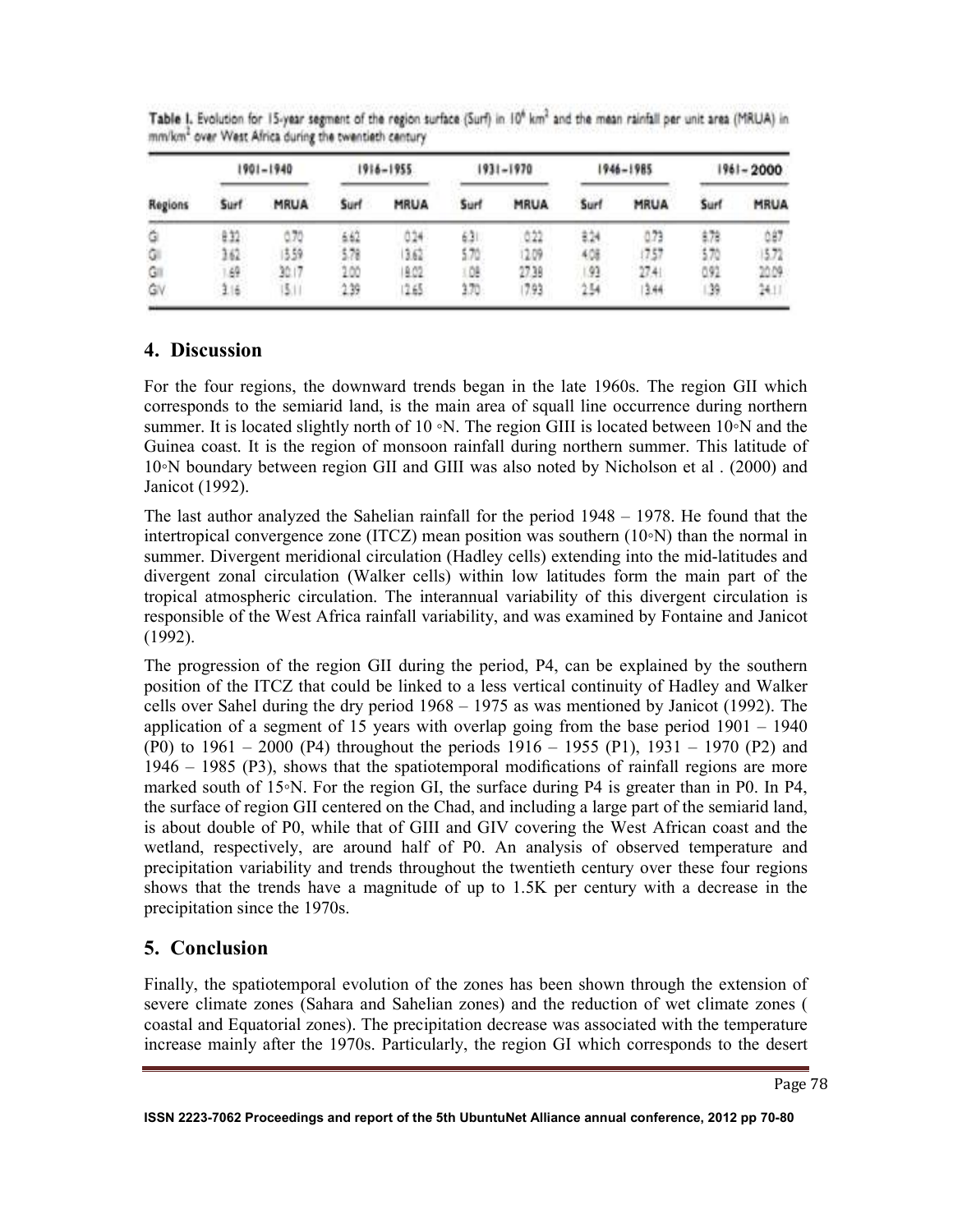climate with weak precipitation has been subjected to a slight extension toward the south. This situation contributes to desert extension.

For region GII which corresponds to the Sahelian climate which is less warm than the desert, its extension was more marked during the last century. This extension to the west occurred to the total disappearing of the characteristics corresponding to region GIV in the Senegal and Gambia. In the Central Africa zone, its progression towards the south has overspread totally the north of Cameroon, the whole of Central African Republic, and the entire south of Sudan and almost all of the north of Democratic Republic of Congo.

Between the beginning (P0=1901 – 1940) and the end (P4=1961 – 2000) of the century, this progression has substantially reduced regions GIII and GIV by about 50%. Finally, the semiarid land has widely grown during the twentieth century.

## **References**

Blashfield RK. 1976. Mixture model tests of cluster analysis: Accuracyof four agglomerative hierarchical methods. *Psychological Bulletin* 83pp: 377–388.

Champeaux J-L, Tamburini A. 1994. Zonage Climatique de la France`a Partir des series de Precipitations Quotidiennes du ReseauClimatologique *d'Etat, Publication De l'Association Internationale de Climatologie;* **7**: 93–98.

Edwards AL. 1984. *An Introduction to Linear Regression and Correlation*. W.H. Freeman: New York; 81–83.

Fontaine B, Janicot S. 1992. Wind field coherence and its variability over West *Africa. Journal of Climate 5: 512–524.* 

Giorgi F. 2002. Variability and trends of sub-continental scale surface climate in the twentieth century. Part I: Observation. *Climate Dynamics* **18**: 675–691.

Giorgi F, Francisco R. 2000. Uncertainties in regional climate change prediction: a regional analysis of ensemble simulations with the HADCM2 coupled AOGCM. *Climate Dynamics* **16**: 169–182.

Gong X, Richman MB. 1995. On the application of cluster analysis to growing season precipitation data in North America east of the Rockies. *Journal of Climate* **8**: 897–931.

Janicot S. 1992. Spatiotemporal variability of West African rainfall. Part I: regionalization and typings. *Journal of Climate* **5**: 489–497.

Jones PD, New M, Parker DE, Martin S, Rigor IG. 1999. Surface air temperature and its changes over the past 150 years. *Reviews of Geophysics* 37: 173–199.

New MG, Hulme M, Jones PD. 1999. Representing twentieth century space time climate variability. Part I: development of a 1961–1990 mean monthly terrestrial climatology. *Journal of Climate* **12**: 829–856.

New MG, Hulme M, Jones PD. 2000. Representing twentieth century space time climate variability. Part II: development of a 1901–1996 mean monthly terrestrial climatology. *Journal of Climate* **13**: 2217–2238.